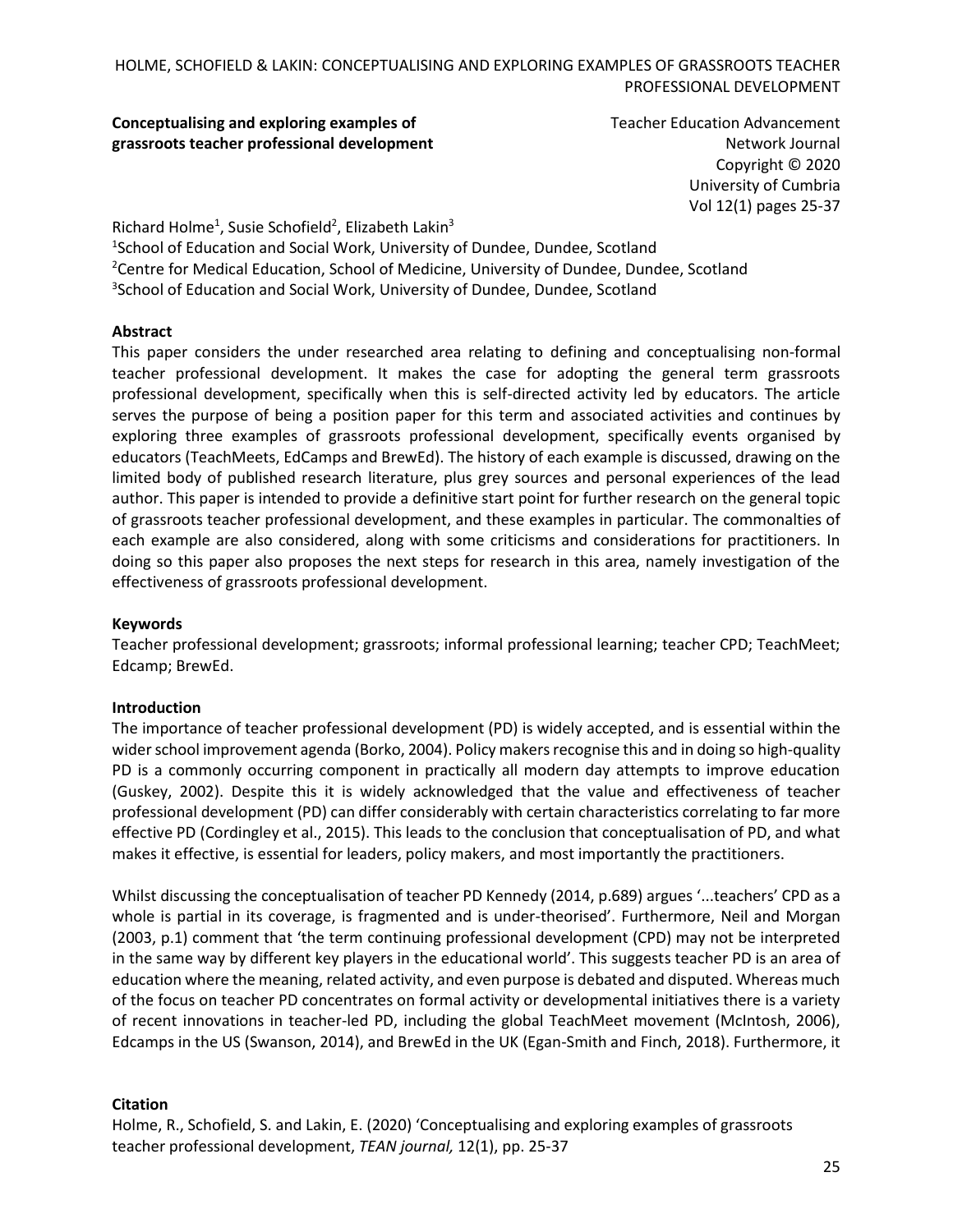appears that these events are encouraging new professional learning networks to flourish, which mirror Wenger's (1998) Communities of Practice (CoP).

Wenger argues a CoP is more than a group of individuals, but there are three key shared characteristics. These include a common domain of interest in this case educators learning about learning. Secondly the way the group interacts is crucial, with mutual engagement essential, leading to formation of a 'social entity' (Wenger, 1998, p.2). Finally the CoP will generate a shared capabilities, and a unique, member driven way of working. Critically a CoP goes beyond being a work group or department, and unlike an informal network has a clear shared focus which develops over time (Wenger, 1998).

Clearly it appears that the landscape of teacher PD is evolving, and as a result there may be even greater uncertainty amongst teachers as to what is, or is not, professional development.

### **Terminology of teacher development**

Given the relatively long history of teaching as a profession it may seem strange that a single accepted definition of teacher development is not available. A cursory review of various literature relating to teacher development reveals a wide range of labels applied to teacher development. In their review of this topic O'Brien and Jones (2014) draw attention to the gradual evolution away from In-Service Training, or INSET, toward the more commonly used titles or labels of Professional Development and Professional Learning. The generic term Professional Development has long been utilised by researchers including Guskey (2000) and Evans (2014) with this term favoured in the US education sector (O'Brien and Jones, 2014). Within the UK there are subtle differences, with many authors using CPD, whereas in Scotland the term Career-Long Professional Learning is preferred by the government agency Education Scotland and the General Teaching Council for Scotland (GTCS, 2019).

The conclusion from this very brief analysis seems to be that if labels for teacher PD are debated then the associated characteristics and activity will be too. Furthermore, if there is uncertainty around formal PD then this is likely to be even greater with non-formal PD.

# **Non-formal teacher professional development**

The imbalance between theory and research into formal and non-formal teacher PD is highlighted by Evans who argues for a change in emphasis stating 'we need to fix our attention more squarely and more determinedly than has hitherto been the case on informal professional development' (Evans, 2018, p.9). This is also reflected in practice as examples of teacher-led development activity seem to becoming more prevalent, or at least more obvious, for example via TeachMeets or through the use of social media platforms, in particular Twitter.

In the analysis, and subsequent recommendations for practice, of formal school-based professional development OFSTED explore the idea of a systematic or 'Logical Chain' approach to PD (OFSTED, 2006). Furthermore, they state that a clear outcome is required for effective PD, and this may be more challenging with non-formal teacher learning. In some ways this may seem to be the antithesis to nonformal although OFSTED (2006) also acknowledge this is not linear but a cyclical process. They also highlight the importance of personalisation of PD and value of ongoing evaluation, which may also be present with less formal versions of teacher PD.

The formal standards for professional development in England (Department for Education, 2016) draw a distinction between direct PD and indirect PD. It is suggested that indirect PD could include, for example, attendance at conference to raise awareness of new ideas. In addition teacher PD should include the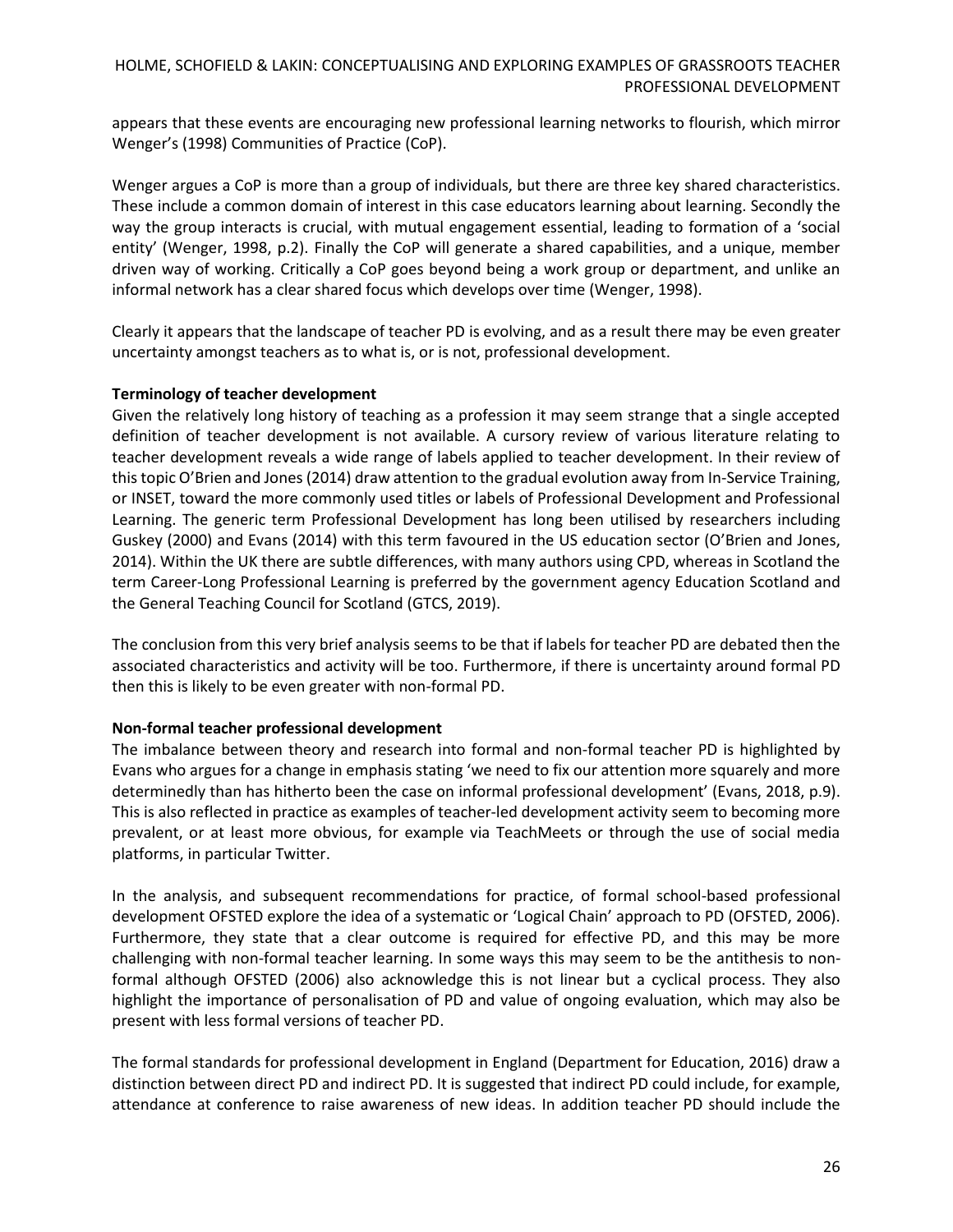opportunity for collaboration and 'expert challenge' (Department for Education, 2016, p.). Non-formal professional development may, in fact, afford the opportunities for this. A similar argument can be made for Scotland where the Standards for Career-Long Professional Learning require that teachers will commit to lifelong enquiry, learning, professional development, and collaborative practice, which could also be achieved through formal, and non-formal ways (General Teaching Council Scotland, 2012). Despite this there is no explicit reference in this guidance to informal or non-formal PD.

Some research literature that covers less formal avenues for teacher development has been executed, in particular focussing on social media (Carpenter, 2016b; Carpenter and Krutka, 2014; Forte et al., 2012; Rutherford, 2013), but most sources, perhaps unsurprisingly, are less formal in nature e.g. news media, social media, and blogs. This issue, and the relative newness of these forms of PD, provides a challenge for researchers wishing to investigate this further. This paper proceeds by considering and exploring the less formal versions of teacher PD, beginning with associated labels, terms and definitions.

### **Definition and conceptualisation of non-formal professional development**

Recently Evans (2018) has attempted to conceptualise and define informal teacher PD, initially by making connection to implicit learning, the definitions and discussions provided by Eraut (2004) highlighting that implicit learning is a form of informal learning. Evans (2018) then draws particular attention to the flexibility and freedom afforded to learners, which aligns with the view of Richter et al (2011, p.117) who added that teachers are 'not merely recipients of knowledge' but instead are able to 'organise the learning process and determine their learning goals and strategies independently'. Evans builds on this by citing research from the field of psychology and introducing implicit learning (Reber, 1993) which is characterised by unconscious acquisition of knowledge and crucially, is independent of a conscious attempt to learn (Evans, 2018). Therefore as a broad concept there appears to be value in attempting to understand this better, but before the characteristics and a shared understanding can be researched a suitable label is required as a starting point.

### **Alternative terminology within non-formal professional development**

As already explored, the terminology relating to formal teacher professional development is varied, if this is the case for formal PD then the situation for non-formal PD is even more diverse. There is also limited research in this area. One explanation for a lack of research into non-formal PD could be that there is no accountable body or formal organisation involved and as a result no formal evaluation is required.

A search of the academic and grey literature reveals a range of terms in operation referring to the general area of non-formal teacher PD. Whilst investigating teachers' informal learning Kyndt et al. (2016) opt to use the term 'everyday professional development'. This does not seem suitable as formal PD could also occur regularly, and every day. Research from the US focusing on non-formal teacher PD (such as social media and EdCamps) has included terms 'self-directed', 'self-guided learning' and even 'teacher-powered PD', without providing a concrete definition (Carpenter, 2016a). Of these suggestions self-directed learning seems a suitable term, but the use of learning suggests a broader application. From this it can be seen that authors and researchers in this area, illustrated by Carpenter in particular, have a tendency to use terms interchangeably, and one interpretation may be that this is not a problem.

More practitioner-focussed sources, such as texts to help teachers and leaders have also considered the general idea of non-formal PD. Allison (2014, p.7), in the text 'Perfect Teacher-led CPD', proposes a 'layered approach to CPD' including 'blanket' (such as formal in-service CPD and training), 'optional' (to include peer observation or action research) and 'directed' (such as mentoring and coaching). The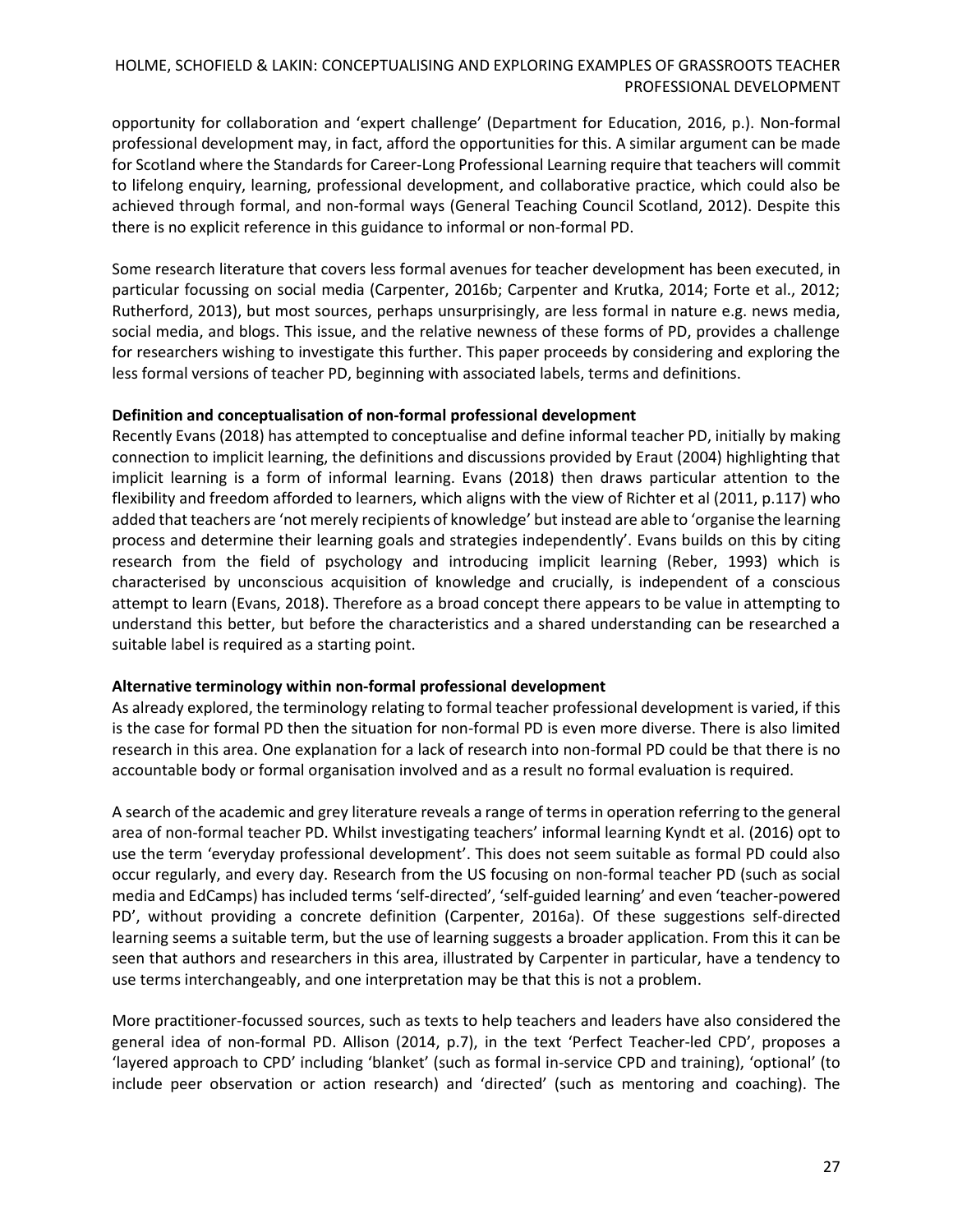implication, although not explicitly stated, is that teachers have opportunity to pursue their own PD interests within the formal school-based systems and structures.

Another term that has been suggested, possibly reflecting the less than conventional nature of the PD activity, is 'rogue professional development' (Czyz, 2017). The final label to consider, used by a range of authors, in different settings and with differing interpretations, is 'Do-It-Yourself (DIY) PD' (Bloom, 2016; Lloyd, 2010; Nerantzi, 2014). The labels DIY or Rogue PD may carry an additional negative meaning, being interpreted as unprofessional or subversive.

Whilst discussing the use of social media platform Twitter for teacher PD purposes Forte (2012) uses the term 'grassroots' and seems to assume shared understanding of this term. The 'grassroots' label is also applied by the originators of the BrewEd movement (Egan-Smith and Finch, 2018). The link back to social media is important as this technology has supported the development of movements including TeachMeet, EdCamps and BrewEd. This is also a term that is regularly associated with community based education, and so has clear parallels to Communities of Practice (Wenger, 1998). Despite this lack of clear definition within these sources 'grassroots' seem the most suitable label as it encapsulates the teacherled or teacher-owned element, whilst simultaneously rejecting the formality of traditional organised PD.

As there are a variety of labels and terms being used in literature, it is tempting to avoid settling on a single term altogether. However, if this field of teacher development is expanding, and is to be researched more, then having a clear starting definition is required. Based on the literature examined thus far, the term 'grassroots' seems most suitable, and the following definition for grassroots PD is proposed:

Developmental activity that is instigated by the teacher or educator, and is not primarily organised or controlled by a formal body or organisation.

The paper will continue with a more detailed examination of three examples of PD that represent grassroots PD.

### **Examples of grassroots PD**

It is likely that grassroots PD has always been a feature of the wider educational landscape. Although Wenger's conceptualisation of Communities of Practice (CoP) (Wenger, 1998) is now more than two decades old, events or movements have developed since then which have made it easier to exemplify examples of specific activity that share characteristics of CoPs. Wenger's theory approaches 'learning as a social system' and more importantly those who 'are fully engaged in the process of creating, refining, communicating, and using knowledge' (Wenger, 1998, p.1). This neatly sums up those who engage in the events, especially as the social element play a prominent role.

As introduced in the previous section, recent developments of non-formal teacher PD include TeachMeets (McIntosh, 2006), EdCamps (Swanson, 2014) and the most recent evolution in this area BrewEd (Egan-Smith and Finch, 2018). These three examples are all utilised in the education sector, and by teachers, and all three sit within the wider category of unconferences (Amond, 2019) and are characterised by a lack of formal control. One of the challenges of exploring this topic is, due to the informal nature of it, formal peer-reviewed research literature is limited (Carpenter and Linton, 2016). As a result the discussion will be supplemented by grey literature, and where possible framed within the author's personal experience of engaging with these events.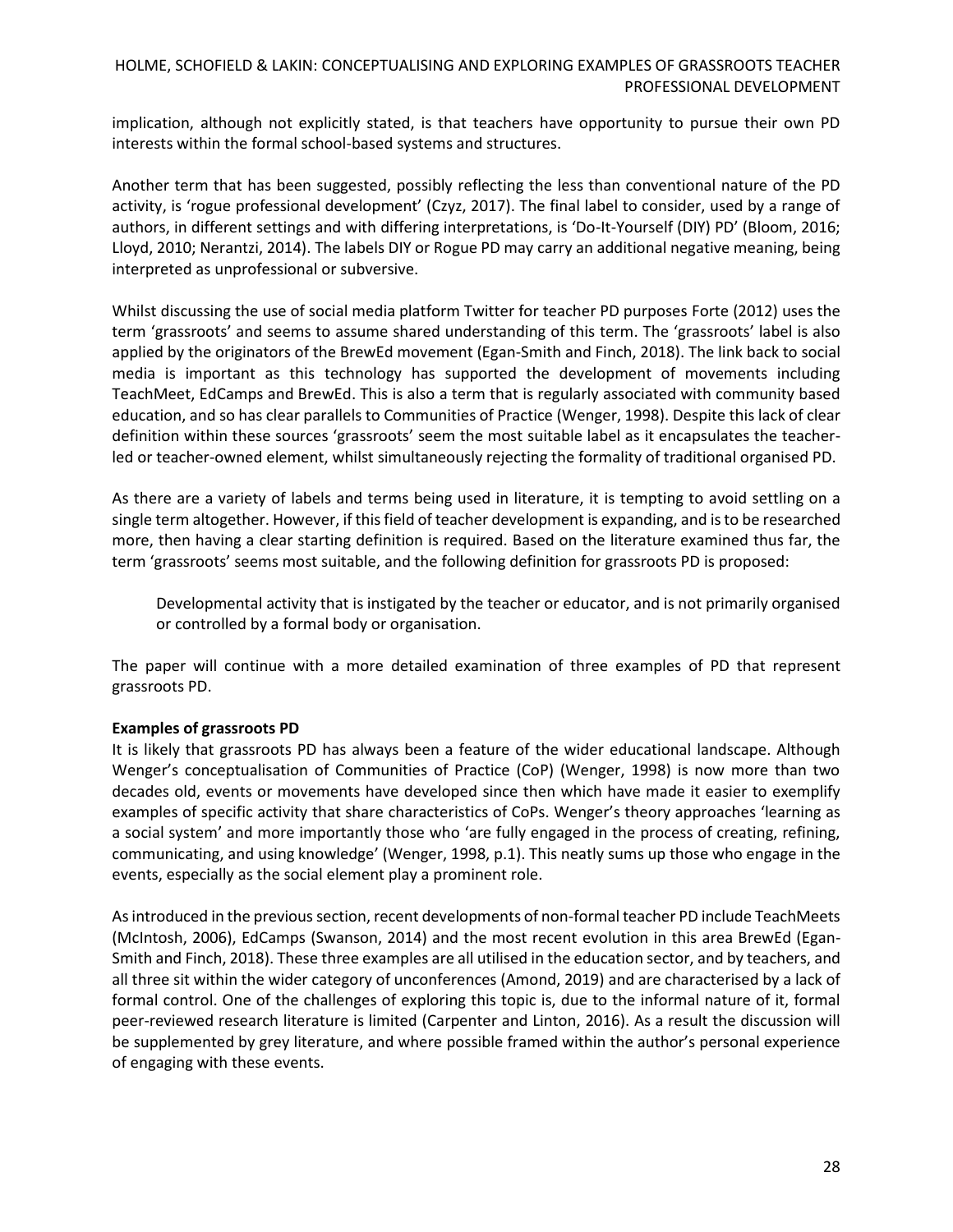# **TeachMeets**

The earliest formerly recorded example of teachers meeting to discuss the profession and their practice, with a common purpose of learning from each other, dates back to 2006 in Glasgow, Scotland (McIntosh, 2016), with the first meeting titled ScotEduBlogger (McIntosh, 2016). This informal event was attended by a mix of teachers and related educational professionals (including those from academia and a local authority). McIntosh (2016) states that initial intentions were to avoid formal sponsorship or to be commercialised. Furthermore, it was seen as important that there was no need for trustees or organisers, which at the time was quite different (certainly in the UK) to CPD delivered at school level or by a local authority or similar agency. As the TeachMeet idea caught on, it quickly spread as far as Australia (Esterman, 2011) and into related sectors of education such as library services (Tumelty et al., 2012). As the popularity increased, the format began to evolve, and TeachMeet made an appearance at the Scottish Learning Festival and then the British Educational Technology Training Show (BETTS) in 2010 (Blane, 2009). This provided a clue that grassroots approach to PD was becoming recognised by the traditional custodians of professional development.

It was around 2010 that the lead author (RH) attended a TeachMeet whilst working as a primary (elementary) teacher in the North East of England. The event did not exactly match the original model proposed by McIntosh (2016) as there was a sponsor (an educational publisher) who funded the room hire and provided refreshments, including a buffet, which was very well-received at the end of a long day teaching. Although RH did not know any other attendees he was welcomed, and enjoyed engaging with them and the various presenters. Although RH felt he had developed intellectually, for example one discussion focussed on the teacher's role in the development of the English National Curriculum, RH also felt he had developed attitudinally, especially within what Evans (2014) identifies as the motivational dimension. He returned to work feeling more positive about his position in the teaching profession.

Despite positive personal early experiences RH also observes, that more recently, TeachMeets have evolved from being truly grassroots as establishment organisations have become more involved. TeachMeets have continued to feature at the Scottish Learning Festival, and in 2017 the Scottish College for Educational Leadership (SCEL) became involved in the event, publicising it heavily. RH also attended a TeachMeet where a representative of local authority presented, a new Additional Support Need tracking tool which they wanted teachers to adopt. This was a departure from the original ethos of TeachMeet and meant the session had more of a feel of traditional top-down PD. It was after this event that one experienced attendee reflected that TeachMeets may have had their day.

### **EdCamp**

The EdCamp phenomenon has many similarities to TeachMeets, emerging four years later (McIntosh, 2016), with the first EdCamp taking place in May 2010, in Philadelphia (Wake and Mills, 2018). EdCamps, predominantly operate in the United States although have also occurred in over twenty different countries, including Canada, Sweden and on fewer occasions in various other locations across Asia, Africa and Europe (Carpenter and Linton, 2016). EdCamps have their origins in the Unconference movement (Carpenter, 2016b) and draw on the principles of Open Space technologies (Owen, 2008), including the 'rule of two feet' where participants can simply leave a session if they feel it has no benefit. Usually there is no set agenda, which appears to be a key difference to TeachMeets and in particular BrewEd where presenters volunteer or are announced in advance. In an EdCamp the attendees volunteer for, and select to attend, presentations that have been proposed on the day, with organisers putting together the schedule in situ. Everyone is considered capable of making equal contribution to presenter which is intended to reduce the risk of passive participation (Carpenter and Linton, 2016). There is also no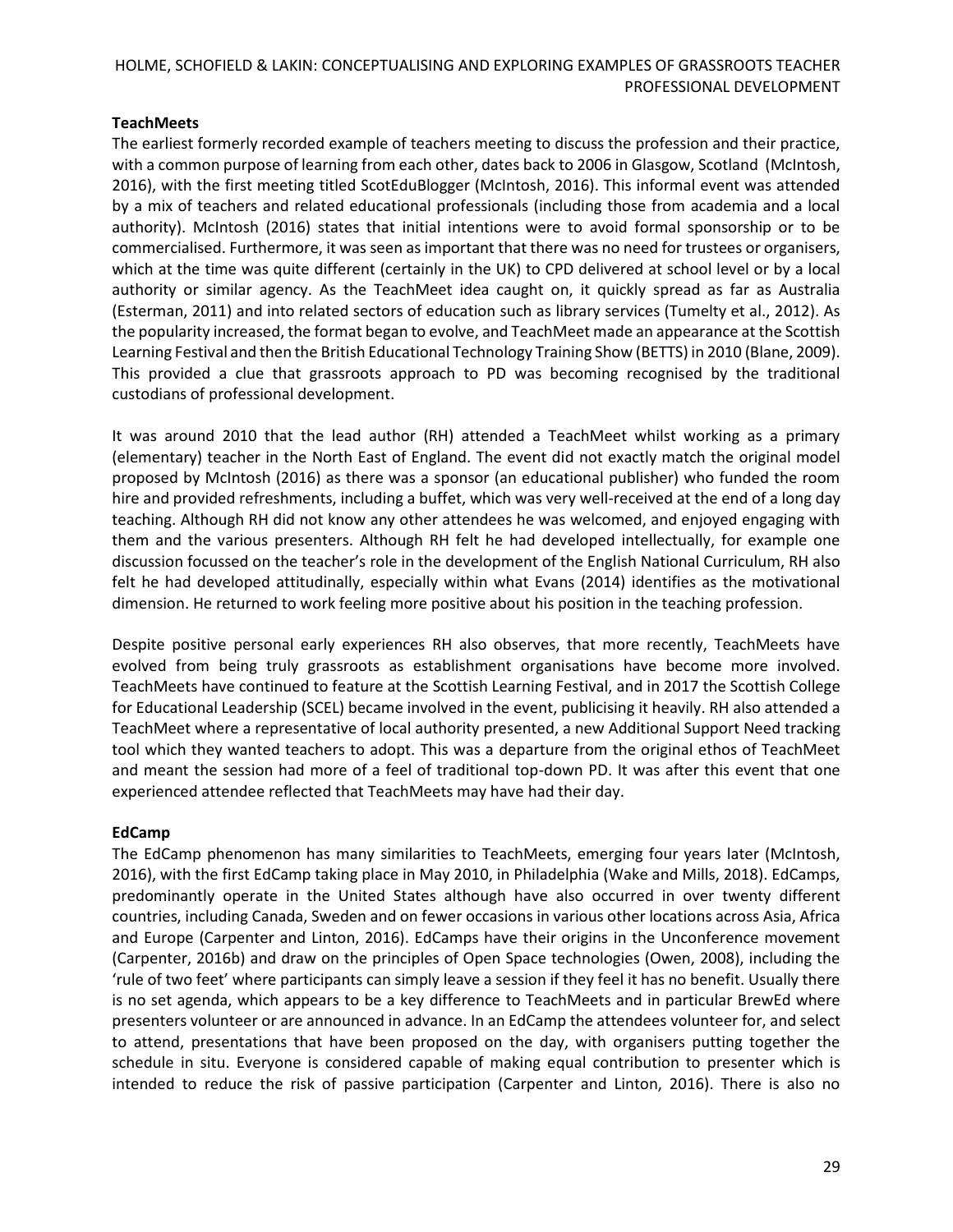commercial interest, although organisers may seek sponsorship for things like refreshments or raffle prizes (Wake and Mills, 2018).

Research into the experiences of teachers attending EdCamps (Carpenter and Linton, 2016; Phan, 2017; Wake and Mills, 2018; Whitlock, 2016) suggests that participants value the opportunity to develop practically (such as learning new skills, gaining knowledge) and attitudinally, within the affective domain, such as opportunities for collaboration. Drawing on empirical research Wake and Mills (2018, p.103) drew the conclusion that teachers valued 'learning and participation opportunities where they have some control and where they can collaborate with others'. The positive experiences of those attending EdCamps correlates with research carried out by Carpenter (2016b) and Carpenter and Linton (2016) with this later study identifying that the opportunity to collaborate, and learn with and from others, was again highly important. During doctoral research Phan (2017) identified a number of other key reasons for participant engagement in EdCamps including the opportunity to access to new knowledge, a chance to find and engage with like-minded people, and that it was a safe place to share. Furthermore the participants in Phan's study thought that EdCamps gave access to quality PD resulting in an altered attitude. Interestingly this was not something envisaged at the beginning of the EdCamp movement, but may address Evans' observation that much teacher PD overlooks attitudinal development (Evans, 2014).

### **BrewEd**

The final, and most recent innovation amongst the three examples being discussed here is BrewEd, which began in Sheffield, England in 2017 (Jackson, 2019), over a decade after the inaugural TeachMeet took place in Scotland. In many ways the ethos and approach to BrewEd matches the first guiding principles of TeachMeet (McIntosh, 2016), with the most striking similarity being the location, often a pub, but could also be a community centre or café (Finch, 2019a). This element of being in a less formal environment was seen as crucial as this meant it was a more relaxed experience for participants (Finch, 2019a). They were also aiming at having less connection to a particular ideological viewpoint (Jackson, 2019). Finch openly acknowledges the influence of TeachMeet and goes as far to say that it is essentially the same idea (Finch, 2019b). The guiding principles include a balance between presentations and discussion, an opportunity for cross-sector collaboration, and equitable opportunity for involvement. Speakers can range from chalk-face teachers to CEOs of a multi academy trust, and there is no commercial involvement, prices are kept very low and people donate their time, and the events are genuinely social in location and activity (Finch, 2019a).

The 9th of February 2019 was a notable day for the BrewEd movement as four events took place simultaneously around the UK (Jackson, 2019): Bristol, Birmingham, Wimbledon and the one RH attended in Preston. In the same way RH enjoyed the experience of his first TeachMeet he felt that BrewEd Preston was a valuable experience. There was a mix of professionals in attendance, including teachers from a variety of settings, educational consultants, and even academics from teacher education. In some ways the day had more of a feel of a traditional conference with a series of speakers. The style of these, and wide ranging subject matter seemed to result in them being engaging and well-received. Despite the lack of organised discussion during presentations the organisers allowed considerable time for networking and for participants to meet, and the informal and relaxed atmosphere was probably helped by the location being a pub. The overriding impression from the day was this was very similar to the ethos and approach adopted by the first TeachMeets. This may be unsurprising given the similar ethos and shared practical organisational factors, but there also seem to be other common factors which will now be considered.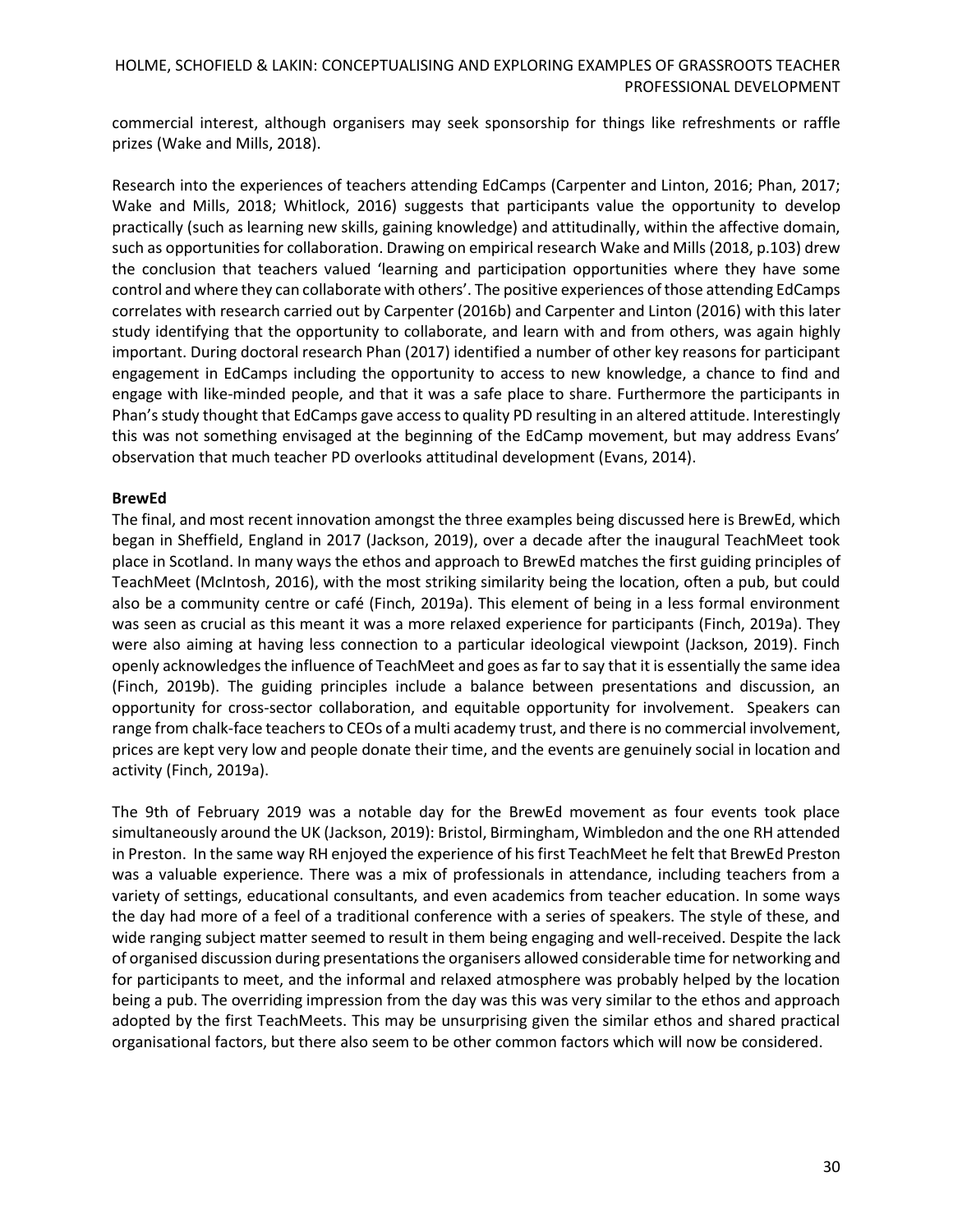## **Discussion**

It appears that both EdCamps and BrewEd are still developing whereas TeachMeets seem to have become less common in recent years. In Scotland, where at the time of writing BrewEd events had yet to take place, the Pedagoo movement (Blane, 2012; Pedagoo, 2019) organises TeachMeet style events and encourages teacher-led PD via Twitter. As times change, and the key supporters and participants also change, it seems inevitable that grassroots PD will continue to evolve and develop. However, the main shared theme across all three approaches discussed here is they share is the philosophy of being 'bottom up', which it has been suggested is on the rise in recent years (Bennett, 2012). What would be useful to know is how this could be used to support more general teacher development and impact on learner outcome. Before doing this, the start point is to understand the shared characteristics of grassroots PD, and this article will attempt this next.

## **Use of technology to collaborate**

The first common factor is the use of social media and technology to publicise, facilitate and then build on the professional development started at these grassroots events (Wake and Mills, 2018). The TeachMeet movement (which started as ScotEduBlogger) may have taken off because it coincided with the development of open-source editable web-based tools (such as wikis) that allowed like-minded teachers to link up, and develop their professional learning networks. Clearly these grassroots PD activities have strong similarities to Wenger's Community of Practice (Wenger, 1998), and Phan (2017) also argues that the advent of Web 2.0, where the web moved from static HTML to more interactive and dynamic pages, editable by users rather than coders, has reduced the constraints placed on traditional, formal PD, thus enabling easier collaboration.

One criticism levelled at TeachMeets is that technology, in particular showcasing of educational gadgetry, may detract from the intended objective (Bennett, 2012). Of course the presence of this may have been due to many participants, who connected through technology-enhanced professional learning networks, being early adopters of educational technology. This was also witnessed during BrewEd Preston several speakers talked about use of technology for teaching (such as blogging with pupils). Furthermore, recent research into participant perceptions of EdCamps (Carpenter, 2016b; Carpenter and MacFarlane, 2018; Phan, 2017) suggests that the chance to learn about technology, and apply this to teaching, is an advantage. This is supported by empirical research (Carpenter and Linton, 2016) who found a fifth of attendees at a particular EdCamp declared an interest in learning about technology.

Despite the fact that technology is facilitating grassroots PD, it is not known what percentage of the education population are unaware of, or choosing not to access information about these opportunities. In addition the use of social media, such as Twitter, may discourage certain groups of teachers from engaging. Research from Joyce and Showers (2002) suggests that at either end of the spectrum of professionals two groups of teachers exist. The 'gourmet omnivores' will seek out opportunities for PD, such as attending grassroots PD events, whereas the 'reticent consumers' will be unwilling to engage. The main implication of this will be, unlike with formal mandated PD, there will be no 'reticent consumers' present which could otherwise detract from the experience of the 'gourmet omnivores'.

# **Equality and collaboration**

The relevance of cross-sector collaboration is highlighted in the guiding principles of the BrewEd movement, and mirrored in EdCamp events (Wake and Mills, 2018). Teachers who have engaged in these events suggest the opportunity for collaboration is greater than in traditional PD and also value this, even when the event is mandated by local school board (Carpenter and MacFarlane, 2018). Carpenter and Linton (2016) also argue that successful engagement with EdCamps requires collaboration. Therefore, it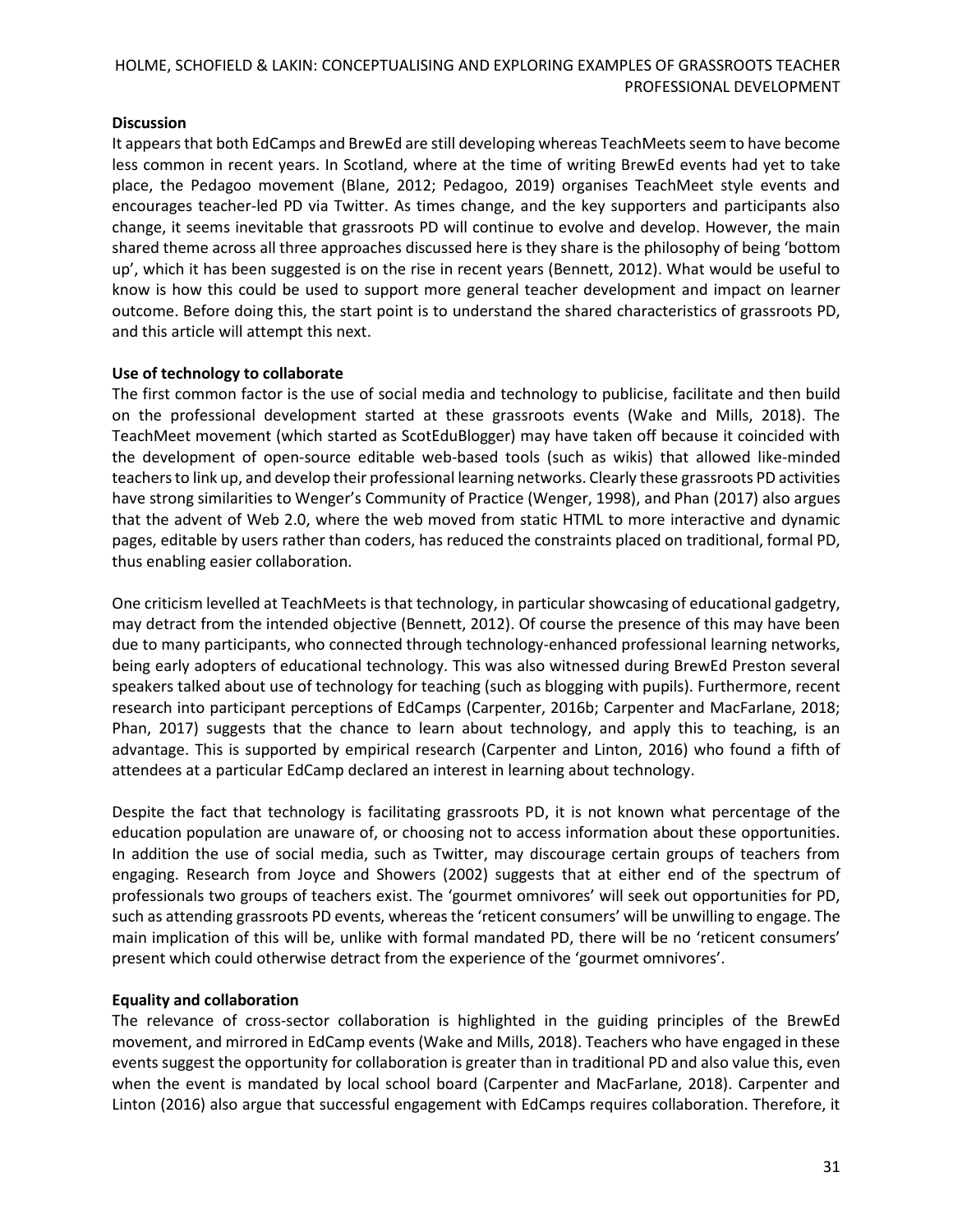seems, teachers who are more collaborative in nature are attracted to grassroots PD and this in turn enhances the experience of all attendees. This has similarities to the rhythm (Cordingley et al., 2015) or the cyclical nature (OFSTED, 2006) needed for effective formal PD. The presence of collaboration is also present in Wenger's Community of Practice (1998) theory. The key factors such of activity being a joint enterprise, and mutual engagement are common in all the examples being discussed.

Another area where there are overlaps to theory of CoP (Wenger, 1998) is that grassroots PD will operate across boundaries. Literature investigating EdCamps has illustrated that attendees can come from a range of sectors and are attended by leaders, teachers and support personnel who meet on an equal level (Linton et al., 2017). The cross-sectionalist nature of BrewEd and TeachMeets is evident in the varied background of attendees. Taking the example of the recent BrewEd Preston, there were a range of participants and speakers ranging from teachers, leaders and consultants, and the BrewEd Charter (the loose guidance provided by the movement's founders) also highlights the importance of cross-sector collaboration (Finch, 2019a). Mirroring this, at the very first TeachMeet, teachers from different sectors and teacher educators present (McIntosh, 2016). Linton et al. (2017) summarise this as an opportunity for crossing boundaries and propose that an advantage is that school leaders or administrators are more likely to have ideas challenged, which may not be possible in more traditional PD. Interestingly this element of challenge something that is encouraged by the Department for Education (2016) in the standards for professional development, in England.

Research into teachers' perceptions of EdCamps (Phan, 2017; Wake and Mills, 2018) shows that attendees appreciate the chance to voice their opinions, and engage in discussion. However, a potential downside of participants finding their voice, especially if mixing with like-minded peers, is that critical debate and discussion might be stymied. In addition participants may be likely to conform to a specific view or ideological position. In this respect grassroots PD activity or events may become 'echo chambers' and even separate the participants further from the wider teaching profession. This is another important consideration for anyone planning these events, but the presence of different groups, including leaders and administrators (Linton et al., 2017), may mitigate against this.

# **Lack of controlling interest**

The lack of an overarching formal body or organisation, which would be the case with a local government led intervention, is a key facet of all three examples. Closely related to the theme of equality is control, and in the case of grassroots PD the lack of control. Linton et al. (2017), whilst discussing EdCamps, draw attention to this lack of a formal hierarchy stating 'Nowhere else do teachers, teacher leaders, support personnel, and principals meet on such equal footing, with such chances to share their unvarnished opinions with each other' (p.43). This will have an impact on fostering trust; those engaging in grassroots PD maybe see themselves as part of an in-group (Tschannen-Moran, 2017), mixing with like-minded individuals, which may result in increased motivation and participants responding positively. However, as discussed in the previous section there is potential for development of an echo-chamber, and as with other forms of professional learning communities for participants to lose a 'critical edge' and 'be left to stew in their own (comfortable, but uncritical) juices' (McArdle and Coutts, 2010, p.210).

As witnessed at BrewEd Preston, the general guidance and structures are sometimes applied more loosely, and from talking to participants there can be local differences in the style and execution of these events. Traditionally with formal PD this lack of consistency and parity of experience would be seen as problematic, but the lack of accountability means this is no longer a factor. Furthermore, from speaking to participants they seem to value this variety, flexibility, and ownership. In Wenger's CoP (1998) this 'permeable periphery' permits members to participate and contribute in different ways. This is also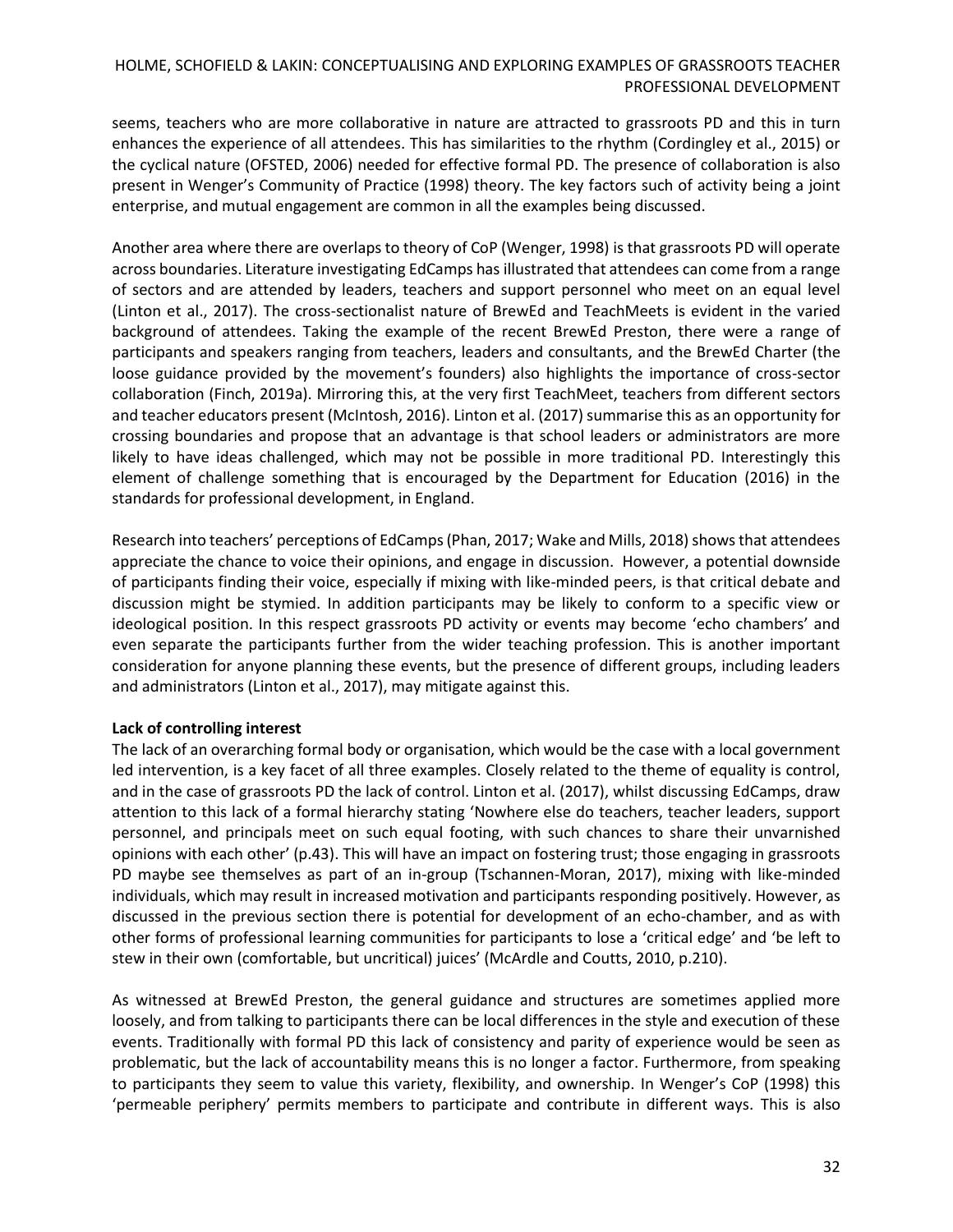reflected within the research into EdCamp participants as 'choice and voice' (Phan, 2017). As indicated by the lead-author's first-hand personal experiences, these activities all seem to involve participants with positive outlook and attitude. A problem is the informality meansthat these events do not meet Wenger's strict criteria for a CoP (1998) as this is 'more than a network' (Wenger, 1998, p.4). That said, those who regularly contribute and engage in BrewEd or EdCamp events certainly 'engage in a collective process of learning' (Wenger, p.4).

There are examples of formal organisations becoming involved in both TeachMeets (see earlier discussion relating to the Scottish Learning Festival) and with EdCamps, coordinated by a local school district (Carpenter and MacFarlane, 2018). Perhaps unsurprisingly, when teachers were mandated to attend an EdCamp the event has been viewed less favourably than when events were not coordinated by a formal organisation, and attendance was voluntary (Carpenter and MacFarlane, 2018). This may act as a word of warning to formal organisations planning to take advantage of the popularity of grassroots events. In doing so they may remove one of the key factors that makes attendance attractive. Currently there is no evidence that this has happened with the BrewEd movement, but maybe this is simply because it is still a new phenomenon, and so is in one of the earlier stages of development of the CoP theory (Wenger, 1998). This issue of blocking vested interests or formal organisations also presents event organisers with a dilemma. If they stop formal organisations, or their representatives, attending, this would simply reflect a different example of power and even protectionism. Therefore, perhaps those employed by formal organisations, and this includes higher education and the academy, should respect these grassroots events and minimise their involvement.

## **Financial cost and funding**

The three examples of grassroots PD discussed in this paper are all free, or extremely low cost for the participants. The Preston BrewEd, referred to above, cost just over £10 for the entry ticket, the organiser Drew Foster explained this was to cover some basic catering and the venue hire (Foster, 2019). Attendance at TeachMeets have always been free as are EdCamps, with associated hosting costs being met by partner organisations (possibly sponsors). In comparison to this formal academic conferences, which are usually run during school term time, rather than on evenings, holidays or weekends, cost hundreds of pounds. In fact it has been suggested that when organisations, such as Universities, try to charge for venues, the EdCamp organisers will simply say they have no funds and are eventually offered the facilities without charge (Milton and Krutka, 2018). Another interesting common feature is that with all three events the presenters also self-fund, and do not claim expenses, which may add to the feeling of equitability, as discussed earlier. The final point here is that EdCamps may provide door prizes, where participants are given a ticket for a raffle on arrival (Wake and Mills, 2018) and BrewEd events often finish with a raffle, with low value prizes drawn from a rucksack (Finch, 2019a). This has some similarities to welcome bags given out at formal academic or professional conferences, but with a less formal or corporate feel.

# **Criticism of measurable value or benefit**

The main criticism that could be levelled at these examples of grassroots PD is the lack of published evidence that these directly impact learner outcome. This is a problem that also exist with more formal examples of teacher PD. Attempts to study this will be highly problematic as to do so requires a structured approach and system which may in turn impact on the authenticity and freedom to participate that makes these forms of PD attractive. Furthermore, Carpenter and Linton (2016) draw attention to some ways in which the EdCamps model does not align with literature on effective PD. Despite these challenges this should not be a reason to reject further research in this area, and the next section will consider how this could be focussed.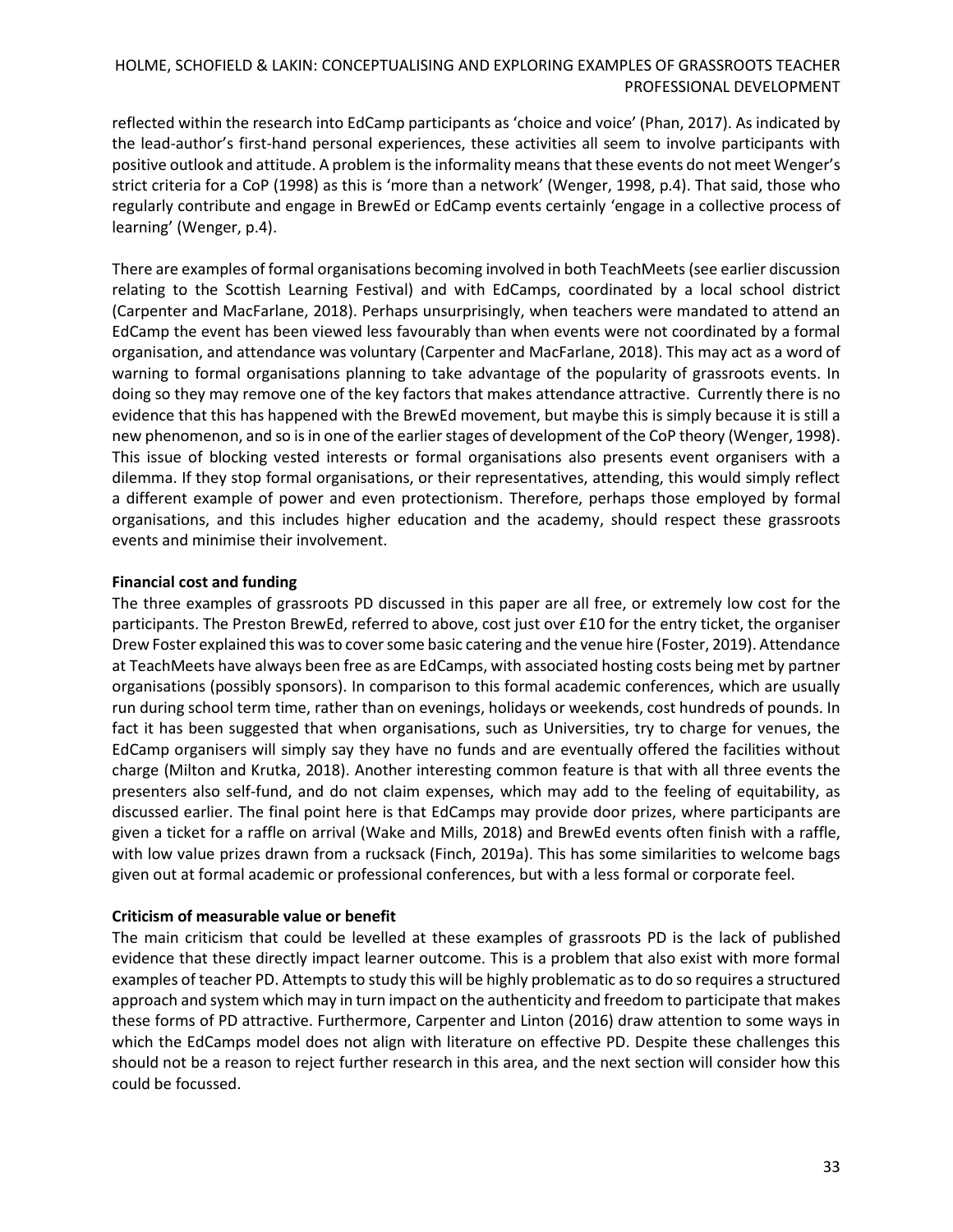### **Conclusion and future research**

The first half of this article draws attention to the lack of clarity around terminology and definitions for less formal, teacher-led examples of PD. Although the term grassroots is suggested here this should also carry the caveat that definitions and terminology will evolve, and disagreement on this topic may have to be accepted, especially if there is a risk this will detract from the actual activity. This uncertainty is also present in the three examples of grassroots PD activity (TeachMeet, EdCamps, and BrewEd) as they can be interpreted and delivered differently, especially as they evolve in future. In the case of the oldest example, TeachMeets, it also seems the original ethos or approach has changed which may, or may not, be to the detriment of the perceived value.

Although Carpenter and Linton (2016) suggest there is lack of formal research on EdCamps, there is still considerably more available than for TeachMeets and BrewEd. This is unsurprising given their smaller scale, and lack of involvement of policy makers and academia, and but it also means the topic of grassroots teacher PD is fertile ground for more original research. Furthermore, this article has deliberately not considered whether grassroots teacher PD has a direct impact on teacher ability and learner achievement or attainment. This is an area that is under-researched, with no obvious, rigorous research available and so could provide a focus for future investigation. It seems that teachers will form, and engage with, CoPs and PLNs utilising the activities and events as and when they are needed. Therefore, how these three examples have, and continue to, evolve and occupy different points in the CoP stages of development continuum (Wenger, 1998, p.3) offers another potential area for exploration.

Although the nature of grassroots PD may evolve over time understanding the motivations, and potential for, or lack, of value of this activity should benefit the wider education community, especially as previous participants have expressed an interest in developing affectively (Carpenter and Linton, 2016). Having considered existing research it is important to acknowledge that respondent bias, in that attendees are likely to view any activity they have opted in to positively, presents a serious limitation (Wake and Mills, 2018) and clearly this must be factored in when planning future research. Nonetheless, given the recent rise in prevalence of grassroots teacher PD, in particularly with the three examples discussed here, research in this area should provide an opportunity to understand the impact on teachers, and ultimately learners.

### **References**

Allison, S. (2014) *Perfect teacher-led CPD*. Carmarthen: Crown House Publishing.

- Amond, M. (2019) Owed to some unconference heroes. magsamondposts. Available at:
	- [https://magsamond.com/2019/09/22/owed-to-some-unconference-heroes/.](https://magsamond.com/2019/09/22/owed-to-some-unconference-heroes/) (Accessed: 11 May 2020).
- Blane, D. (2009) Scottish Learning Festival Mini presentations make micro waves for ideas. Times Educational Supplement Scotland. Available at: [https://www.tes.com/news/scottish-learning](https://www.tes.com/news/scottish-learning-festival-mini-presentations-make-micro-waves-ideas)[festival-mini-presentations-make-micro-waves-ideas](https://www.tes.com/news/scottish-learning-festival-mini-presentations-make-micro-waves-ideas) (Accessed: 11 May 2020)
- Blane, D. (2012) Pedagoo provides a leg-up. The Times Educational Supplement Scotland. Available at: <https://www.tes.com/news/pedagoo-provides-leg> (Accessed: 11 May 2020)
- Bloom, A. (2016) The teachers pursuing 'DIY professional development'. Scotland: Times Educational Supplement.
- Borko, H. (2004) 'Professional development and teacher learning: Mapping the terrain'*, Educational researcher*, 33, pp. 3-15.
- Carpenter, J. P. (2016a) 'Teachers at the Wheel', *Educational Leadership*, 73, pp. 30-35.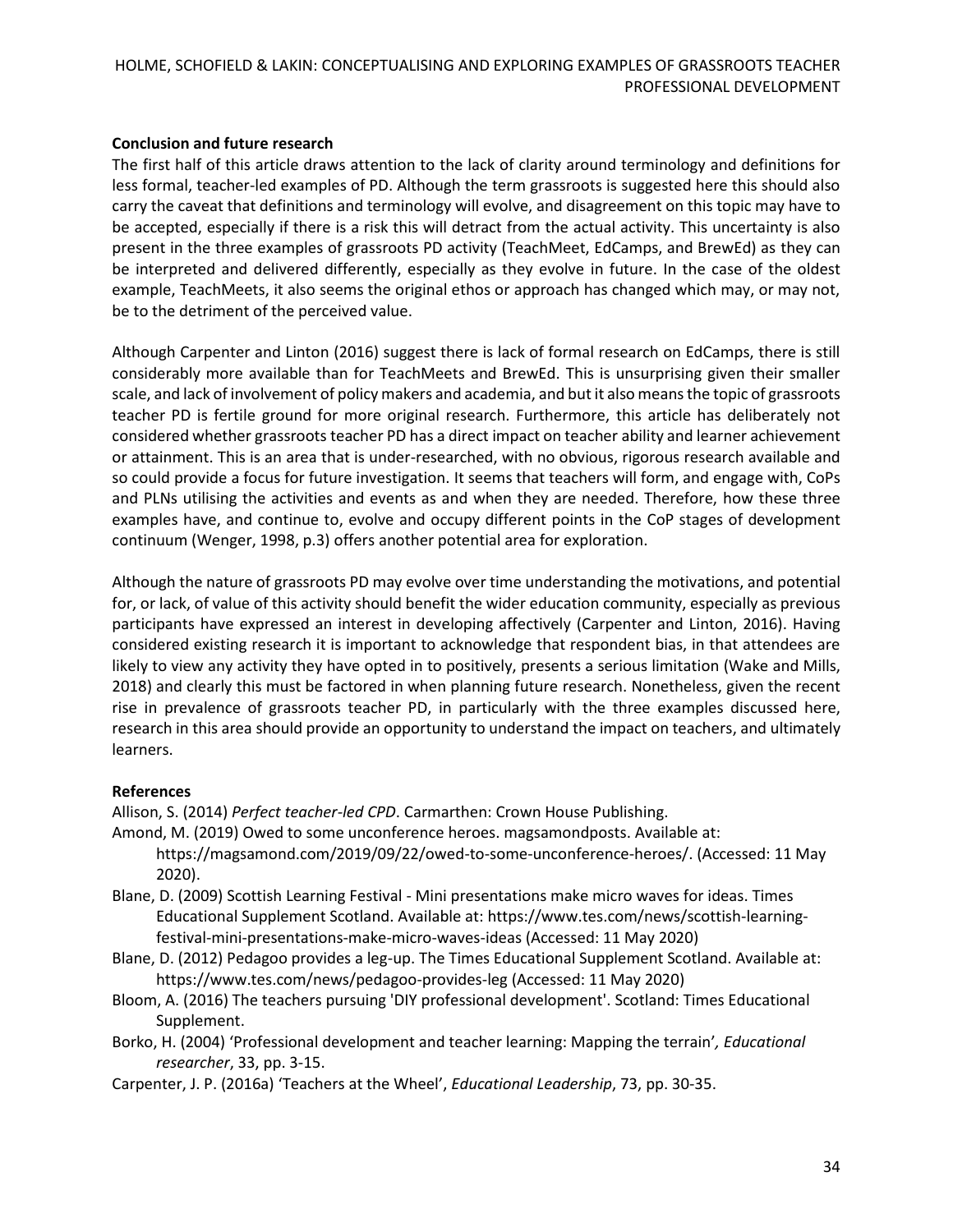- Carpenter, J. P. (2016b) 'Unconference professional development: Edcamp participant perceptions and motivations for attendance', *Professional Development in Education*, 42, pp. 78-99.
- Carpenter, J. P. and Krutka, D. G. (2014) 'How and Why Educators Use Twitter: A Survey of the Field', *Journal of Research on Technology in Education*, 46, pp. 414-434.
- Carpenter, J. P. and Linton, J. N. (2016) 'Edcamp unconferences: Educators' perspectives on an untraditional professional learning experience', *Teaching and Teacher Education*, 57, pp. 97-108.
- Carpenter, J. P. and MacFarlane, M. R. (2018) 'Educator perceptions of district-mandated Edcamp unconferences', *Teaching and Teacher Education*, 75, pp. 71-82.
- Cordingley, P., Higgins, S., Greany, T., Buckler, N.,Coles-Jordan, D.,Crisp, B.,Saunders, L. and Coe, R. (2015) *Developing great teaching: lessons from the international reviews into effective professional development*. London: Teacher Development Trust.
- Czyz, R. (2017) *The 4 O'Clock Faculty: A rogue guide to revolutionising professional development*. San Diego, CA, Dave Burgess Consulting.
- Department for Education (2016) Standard for teachers' professional development. London: Crown Copyright.
- Egan-Smith, D. and Finch, E. (2018) *BrewEd: Pints, pedagogy and the birth of a grassroots movement. CollectivED [2].* Leeds: Leeds Beckett University: Carnegie School of Education.
- Eraut, M. (2004) 'Informal learning in the workplace', *Studies in Continuing Education*, 26, pp. 247-273.
- Esterman, M. (2011) 'Meet a new kind of professional development: TeachMeet Sydney', *Teaching History,* 45, pp. 50.
- Evans, L. (2014) 'Leadership for professional development and learning: enhancing our understanding of how teachers develop', *Cambridge Journal of Education*, 44, pp. I-I.
- Evans, L. (2018) 'Implicit and informal professional development: what it 'looks like', how it occurs, and why we need to research it', *Professional Development in Education*, pp. 1-14
- Finch, E. (2019a) The #BrewEd Charter. #BrewEd. Available at: [https://just-brewed.org/2019/09/28/the](https://just-brewed.org/2019/09/28/the-brewed-charter/)[brewed-charter/](https://just-brewed.org/2019/09/28/the-brewed-charter/) (Accessed: 11 May 2020).
- Finch, E. (2019b) Definitely. Daryn and I absolutely acknowledge TeachMeet as the ancestor of #BrewEd. There's a few differences but it's basically about the same thing. I know a few of the people who were there in the earliest days of TeachMeet - it's all about making connections innit? In @MREFINCH (Ed.) 7:01pm ed., Twitter.
- Forte, A., Humphreys, M. and Park, T. H. (2012) 'Grassroots Professional Development: How Teachers Use Twitter'. The AAI International Conference on Weblogs and Social Media (ICWSM). Dublin, Ireland. 4-7 June. Palo Alto, Californi: AAI Press.
- Foster, D. (2019) Discussion at BrewEd Preston with Richard Holme.

General Teaching Council Scotland (2019) Professional Learning. Available at:

<http://www.gtcs.org.uk/professional-update/professional-learning.aspx> (Accessed: 20 November 2019).

General Teaching Council Scotland (2012) The Standard for Career-Long Professional Learning: supporting the development of teacher professional learning. Available at:

[http://www.gtcs.org.uk/web/FILES/the-standards/standard-for-career-long-professional-learning-](http://www.gtcs.org.uk/web/FILES/the-standards/standard-for-career-long-professional-learning-1212.pdf)[1212.pdf](http://www.gtcs.org.uk/web/FILES/the-standards/standard-for-career-long-professional-learning-1212.pdf) (Accessed: 13 May 2020).

- Guskey, T. R. (2000) *Evaluating professional development*. Thousand Oaks, CA: Corwin Press.
- Guskey, T. R. (2002) 'Professional Development and Teacher Change', *Teachers and Teaching*, 8, pp 381- 391
- Jackson, E. (2019) Meet the men bringing pub-based CPD to the nation. Times Educational Supplement.
- Joyce, B. R. and Showers, B. (2002) *Student achievement through staff development*. Alexandria, VA: ASCD.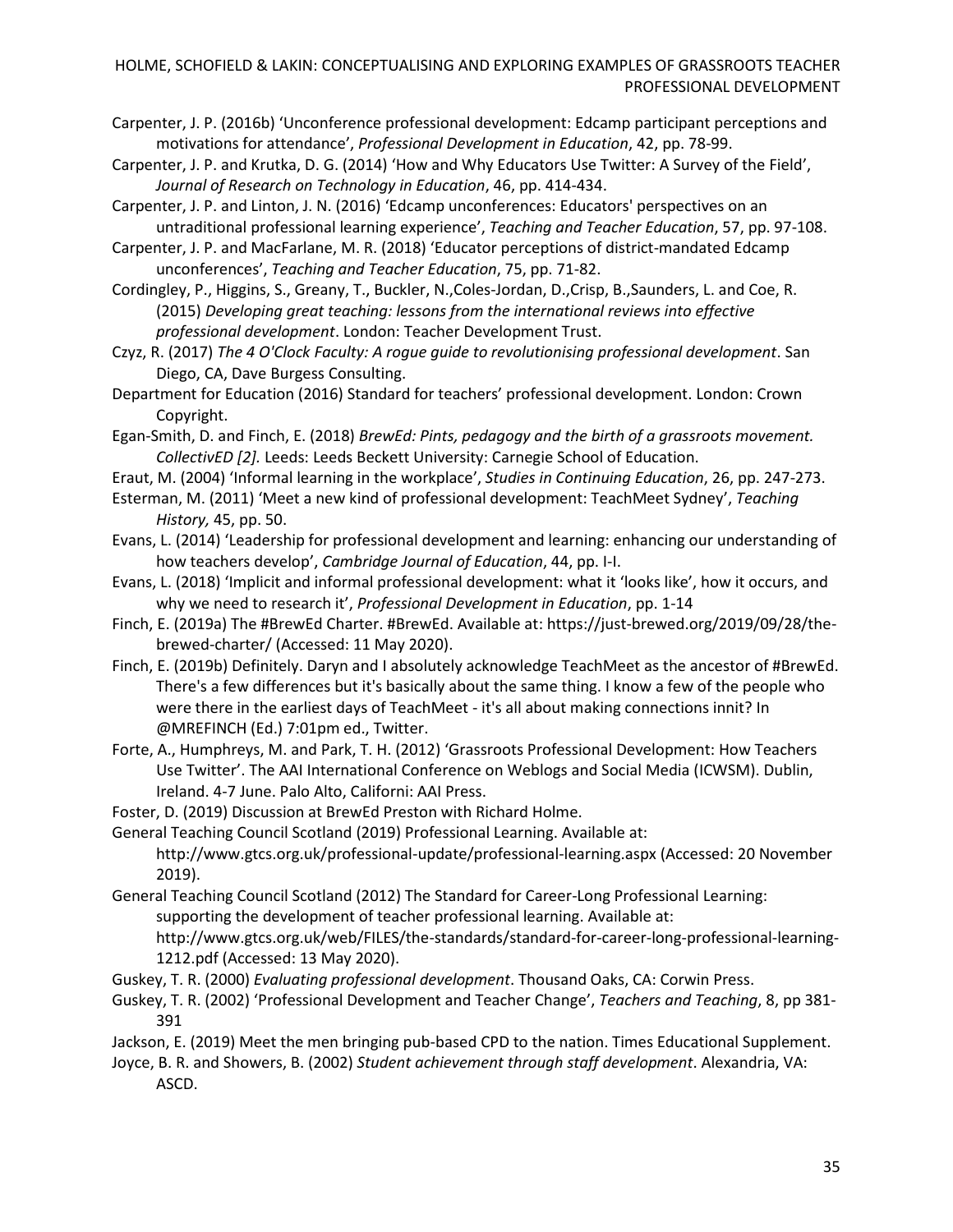- Kennedy, A. (2014) 'Understanding continuing professional development: the need for theory to impact on policy and practice'. *Professional development in education*, 40, pp. 688-697.
- Kyndt, E.,Gijbels, D.,Grosemans, I. and Donche, V. (2016) 'Teachers' everyday professional development: Mapping informal learning activities, antecedents, and learning outcomes', Review of educational research, 86, pp. 1111-1150.
- Linton, J. N., Carpenter, J. P. and Weber, S. (2017) 'Edcamps are for principals, too', *Phi Delta Kappan*, 99, pp. 42-45.
- Lloyd, S. (2010) DIY CPD: A system for professional learning for all staff, in Earley, P. and Porritt, V. (eds.) *Effective practices in continuing professional development* London: Institute of Education Press.
- McArdle, K. & Coutts, N. (2010) 'Taking teachers' continuous professional development (CPD) beyond reflection: Adding shared sense-making and collaborative engagement for professional renewal', *Studies in continuing education*, 32, pp. 201-215.
- McIntosh, E. (2006) TeachMeet06 is open for business. Available at: http://edu.blogs.com/edublogs/2006/06/teachmeet06 is .html (Accessed: 20 November 2019).
- McIntosh, E. (2016) Ten years on from the very first unconference for educators: TeachMeet is 10. Ewan McIntosh's edu.blogs.com. Available at: [https://medium.com/notosh/ten-years-on-from-the-very](https://medium.com/notosh/ten-years-on-from-the-very-first-unconference-for-educators-teachmeet-is-10-9a6052fef2a4)[first-unconference-for-educators-teachmeet-is-10-9a6052fef2a4](https://medium.com/notosh/ten-years-on-from-the-very-first-unconference-for-educators-teachmeet-is-10-9a6052fef2a4) (Accessed: 15 May 2020).
- Milton, M., & Krutka, D. (2018) Visions of Education Podcast, Episode 99: Edcamp Unconferences with Hadley Ferguson & Jeff Carpenter [online] Available at:

[https://visionsofed.com/2018/12/21/episode-99-edcamp-unconferences-with-hadley-ferguson](https://visionsofed.com/2018/12/21/episode-99-edcamp-unconferences-with-hadley-ferguson-jeff-carpenter/)[jeff-carpenter/](https://visionsofed.com/2018/12/21/episode-99-edcamp-unconferences-with-hadley-ferguson-jeff-carpenter/) (Accessed: 15 May 2020).

- Neil, P. S. & Morgan, C. (2003) *Continuing professional development for teachers: from induction to senior* management. London: Kogan Page.
- Nerantzi, C. (2014) 'A personal journey of discoveries through a DIY open course development for professional development of teachers in Higher Education',. *Journal of pedagogic development*. 2, 4.
- O'Brien, J. and Jones, K. (2014) 'Professional learning or professional development? Or continuing professional learning and development? Changing terminology, policy and practice', *Professional Development in Education*, 40, pp. 683-687.
- Ofsted (2006) *The logical chain*. London: Ofsted.
- Owen, H. (2008*) Open space technology: A user's guide*. San Francisco, CA: Berrett-Koehler Publishers.
- Pedagoo (2019) Pedagoo for teachers, by teachers. Available at: <http://www.pedagoo.org/> (Accessed: 1 November 2019).
- Phan, D. X. T. (2017) "*Choice and voice": elementary teachers' perceptions of the influence of Edcamps on their professional practice*. Boston: School of Education. Boston University.
- Reber, A. S. (1993) *Implicit learning and tacit knowledge: An essay on the cognitive unconscious. Oxford psychology series, No. 19.* New York, NY: Oxford University Press.
- Richter, D., Kuntner, M., Klusmann, U.,Ludkte, O. and Baumert, J. (2011) 'Professional development across the teaching career: Teachers' uptake of formal and informal learning opportunities', *Teaching and teacher education*, 27, pp. 116-126.
- Rutherford, C. (2013) 'Facebook as a source of informal teacher professional development. In Education', 16(1), pp. 60-74.
- Swanson, K. (2014) 'Edcamp: Teachers Take Back Professional Development', *Educational leadership*, 71, pp. 36-40.
- Tschannen-Moran, M. (2017) 'The Importance of Trust in Schools', *The WERA educational journal*, 9, pp. 3-11.
- Tumelty, N., Kuhn, I. and Birkwood, K. (2012) 'TeachMeet: Librarians learning from each other', *Information Literacy Beyond Library,* 2.0, pp. 191.